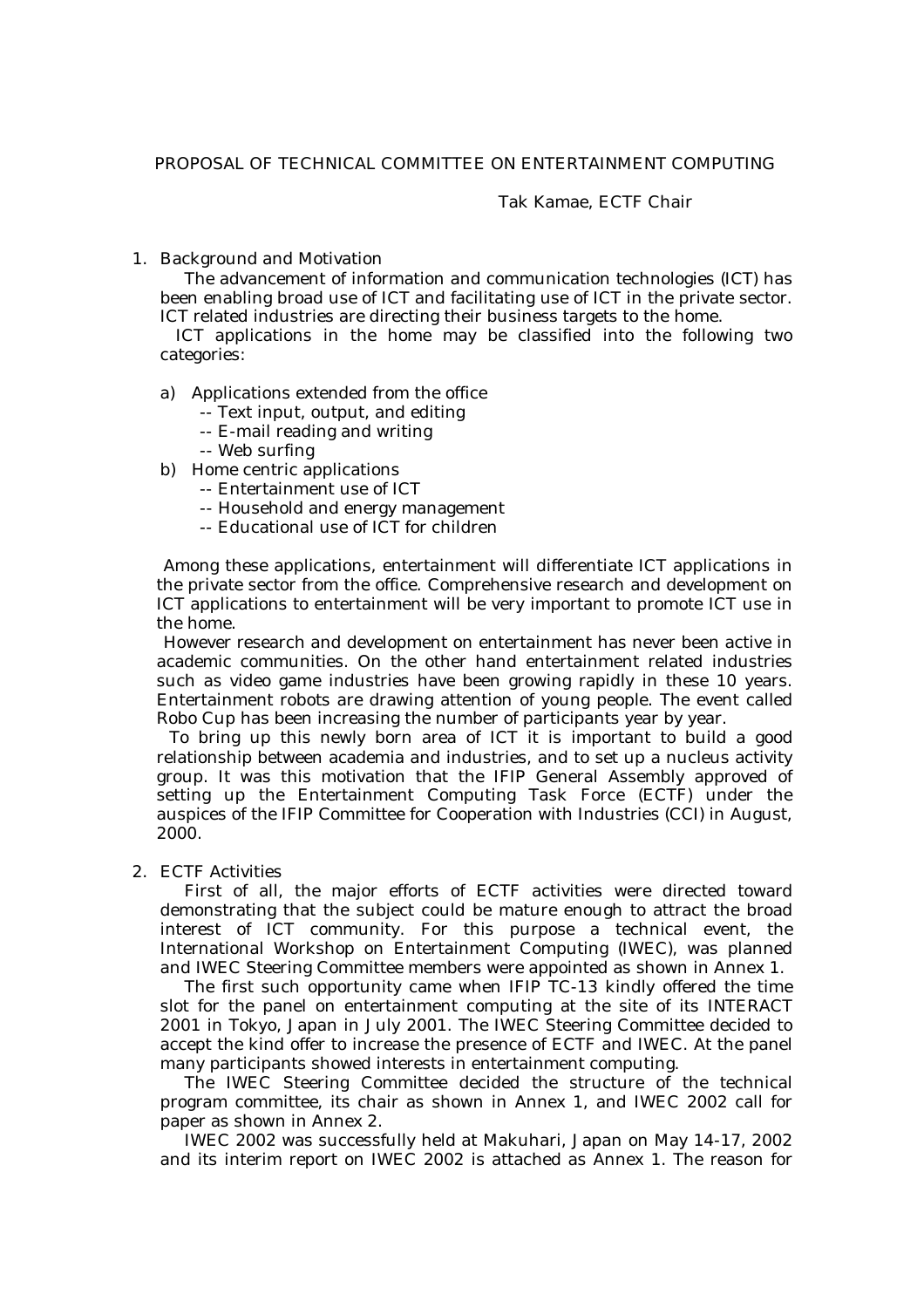"interim" report is that editing works of IWEC 2002 Proceedings are still in progress. IWEC 2002 attracted over 100 participants and over 60 papers. There were many high quality papers and several interesting technical demonstrations in IWEC 2002. These will be good evidences that entertainment computing is already an important technical area of ICT.

At the site of IWEC 2002 we had an extended ECTF meeting, whose meeting minutes were attached as Annex 3. At the meeting it was agreed unanimously that the formation of a new TC on Entertainment Computing should be proposed formally at the IFIP General Assembly/Technical Assembly in Montreal, and also it was pointed out that careful selection of the scope of this proposed TC would be important to avoid the overlap with those of existing TCs and that adjustments would be necessary with existing TCs before the formal proposal would be made in Montreal.

# 3. Proposal of a Technical Committee on Entertainment Computing

A new technical committee on entertainment computing is proposed in the following ways:

# 3.1Title

Entertainment Computing

3.2 Aims

 To encourage computer applications for entertainment and to enhance computer utilization in the home, the technical committee will pursue the following aims:

- -- to enhance algorithmic research on board and card games
- -- to promote a new type of entertainment using information technologies
- --to encourage hardware technology research and development to facilitate implementing entertainment systems, and
- --to encourage haptic and non-traditional human interface technologies for entertainment.

## 3.3 Scopes

- (1) Algorithm and strategy for board and card games
- -- algorithms of board and card games
- -- strategy control for board and card games
- -- level setup for game and card games
- (2) Novel entertainment using ICT
- -- network-based entertainment
- -- mobile entertainment
- -- location-based entertainment
- -- mixed reality entertainment
- (3) Audio
	- -- music informatics for entertainment
	- -- 3D audio for entertainment
- -- sound effects for entertainment
- (4) Entertainment human interface technologies
	- -- haptic and non-traditional human interface technologies
	- -- mixed reality human interface technologies for entertainment
- (5) Entertainment robots
	- -- ICT-based toys
	- -- pet robots
	- -- emotion model and rendering technologies for robots
- (6) Entertainment systems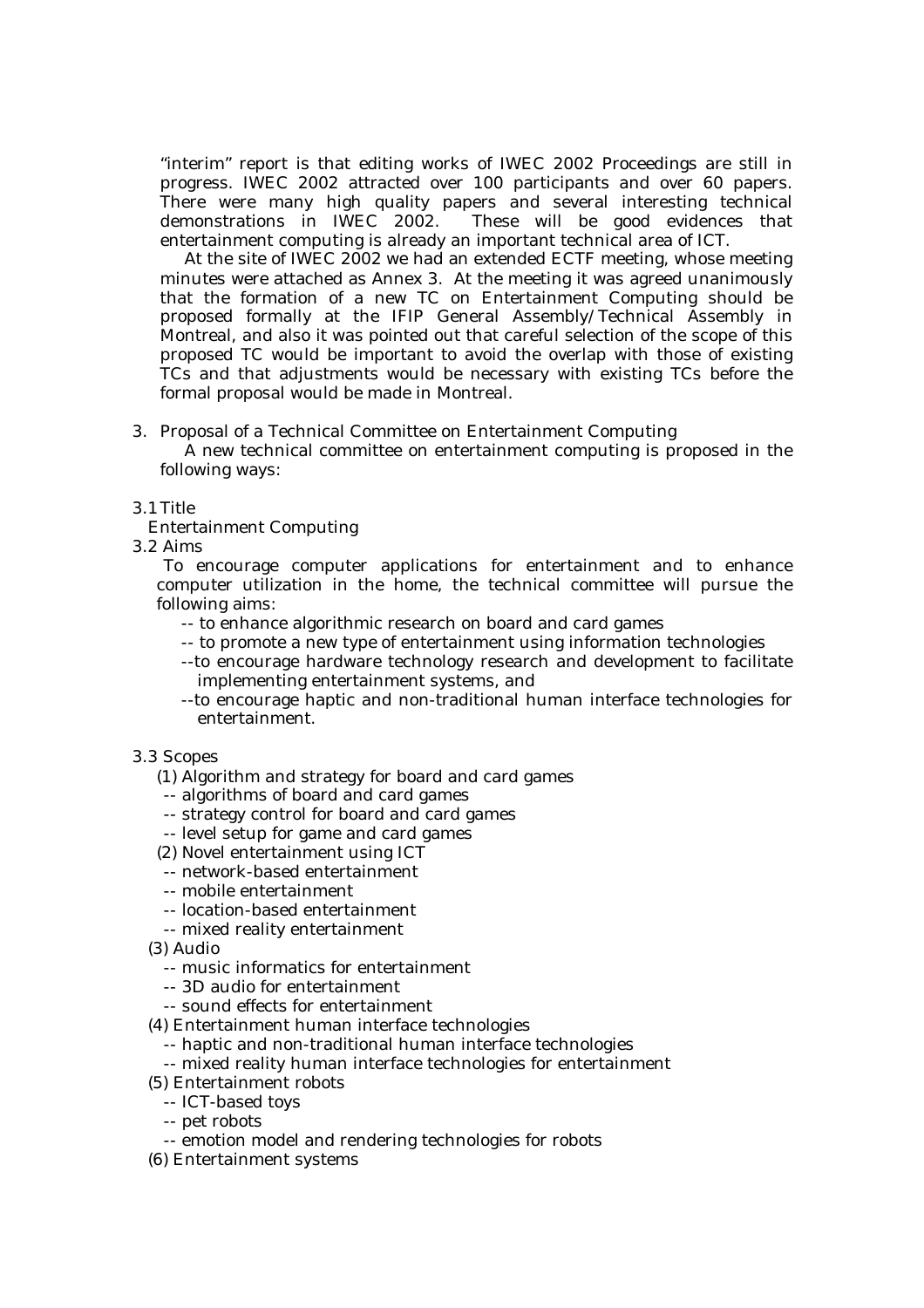- -- design of entertainment systems
- -- entertainment design toolkits
- -- authoring systems
- (7) Theoretical aspects of entertainment
	- -- sociology, psychology and physiology for entertainment
	- -- legal aspects of entertainment
- (8) Video game and animation technologies
	- -- video game hardware and software technologies
	- -- video game design toolkits
	- -- motion capture and motion design
	- -- interactive story telling
	- -- digital actors and emotion model
- (9) Interactive TV and movies
	- -- multiple view synthesis
	- -- free viewpoint TV
	- -- authoring technologies
- (10) Edutainment
	- -- entertainment technologies for children's education
	- -- open environment entertainment robots for education
- 3.4 WGs under TC

 WG1: Entertainment Theory WG2: Entertainment Technologies

3.5 Candidate chair

 Prof. Ryohei Nakatsu, Kwansei Gakuin University, Japan, who was the program chair of IWEC. A short biography of Prof. Nakatsu is attached in Annex 5.

- 4. Considerations on overlaps The following considerations were made to avoid the overlap with existing TCs.
- 4.1 TC-3 (Education)

The proposed scope #10 (edutainment) may overlap with those of WG3.5 (Informatics in Elementary Education), because the aims of WG 3.5 include

- a) to promote the development of ICT materials and equipment of recognized quality, and
- b) to enable ICT to make a beneficial contribution to children's learning and living.

The new TC will restrict itself to applications of entertainment computing technologies to develop children's education materials.

4.2 TC-5 (Computer Applications in Technology)

The proposed scopes #2 (novel entertainment using ICT), #4 (entertainment human interface technologies) and #8 (video game and animation technologies) may overlap with those of WG 5.10 (computer graphics and virtual worlds), because the scopes of WG 5.10 include

- a) graphics modeling and rendering
- b) virtual reality
- c) animating virtual worlds, and
- d) artificial life in virtual worlds.

To avoid the overlap the new TC will restrict itself strictly to applications of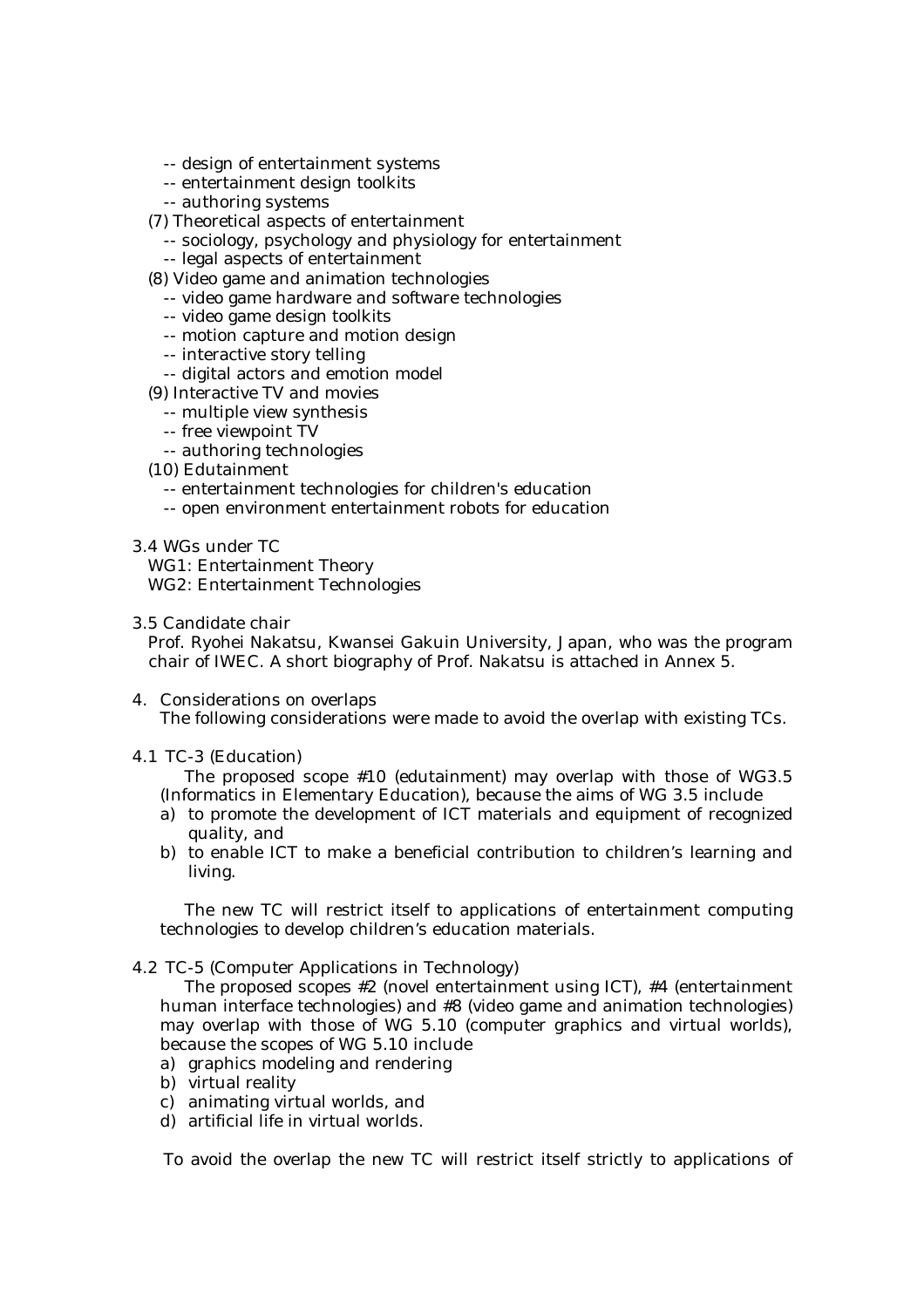those technologies to entertainment. Generic technologies relevant to computer graphics, virtual reality and artificial life should be discussed in WG 5.10; however the applications of those technologies focused on video games, virtual reality games and digital actors/actresses should be handled by the new TC. Anyway joint efforts with WG 5.10 in these areas should be promoted seriously.

# 4.3 TC-9 (Relationship between Computers and Society)

The proposed aims and the proposed scope of the new TC might be implicitly included in those of WG 9.3 (Home-Oriented Informatics and Telematics) though they do not overlap with each other explicitly. It may be true that most entertainment computing technologies are utilized in the home, but the main interests of the new TC are directed to entertainment, not necessarily to the home.

The proposed scopes #2 and #4 may partially overlap with those of WG 9.5 (Applications and Social Implications of Virtual Worlds). According to the scope of WG 9.5 they will welcome case studies on and experiences with virtual reality systems, e.g. in entertainment. WG 9.5 is generally interested in applications of virtual reality technologies, and entertainment is only an area of such applications. On the other hand the new TC is interested in entertainment itself and virtual reality technologies are only one of its base technologies. WG 9.5 and the new TC are viewing overlapped technologies from a different angle. Joint efforts with WG 9.5 will be necessary.

## 4.4 TC-12 (Artificial Intelligence)

The new TC may overlap partially with TC-12, because artificial intelligence (AI) is actually one of the base technologies for entertainment computing. The interests of the new TC in artificial intelligence will be restricted to applications of AI technologies to entertainment. TC-12 and the new TC will stand complementary with each other. The progress of AI will make entertainment more amusing and enjoyable, and the new TC will promote applicability of AI.

## 4.5 TC-13 (Human-Computer Interaction)

The proposed scope #4 may overlap with that of TC-13. In the TC-13 scope they say that both general studies and specific studies on practical issues are important for progress. In this context the new TC will focus on specific studies of human-computer interaction only for entertainment. The new TC will provide practical knowledge of human-computer interaction for entertainment to TC-13, while general progress of human-computer interaction knowledge and technologies provided by TC-13 will improve entertainment computing human interface. Joint efforts will be important to both committees.

## 5. Concluding Remarks

To form a new technical committee especially when it is an application oriented one, a certain level of overlaps with existing technology oriented TCs cannot be avoided; however such overlaps may give good opportunities of discussing similar technologies from different viewpoints, because such overlapped areas are intersections of technical areas viewed from different angles. Discussions on similar technologies from different viewpoints will stimulate the progress of such technologies.

The formation of the new TC on entertainment computing will demonstrate the positive attitude of IFIP toward newly developed area of ICT, and promote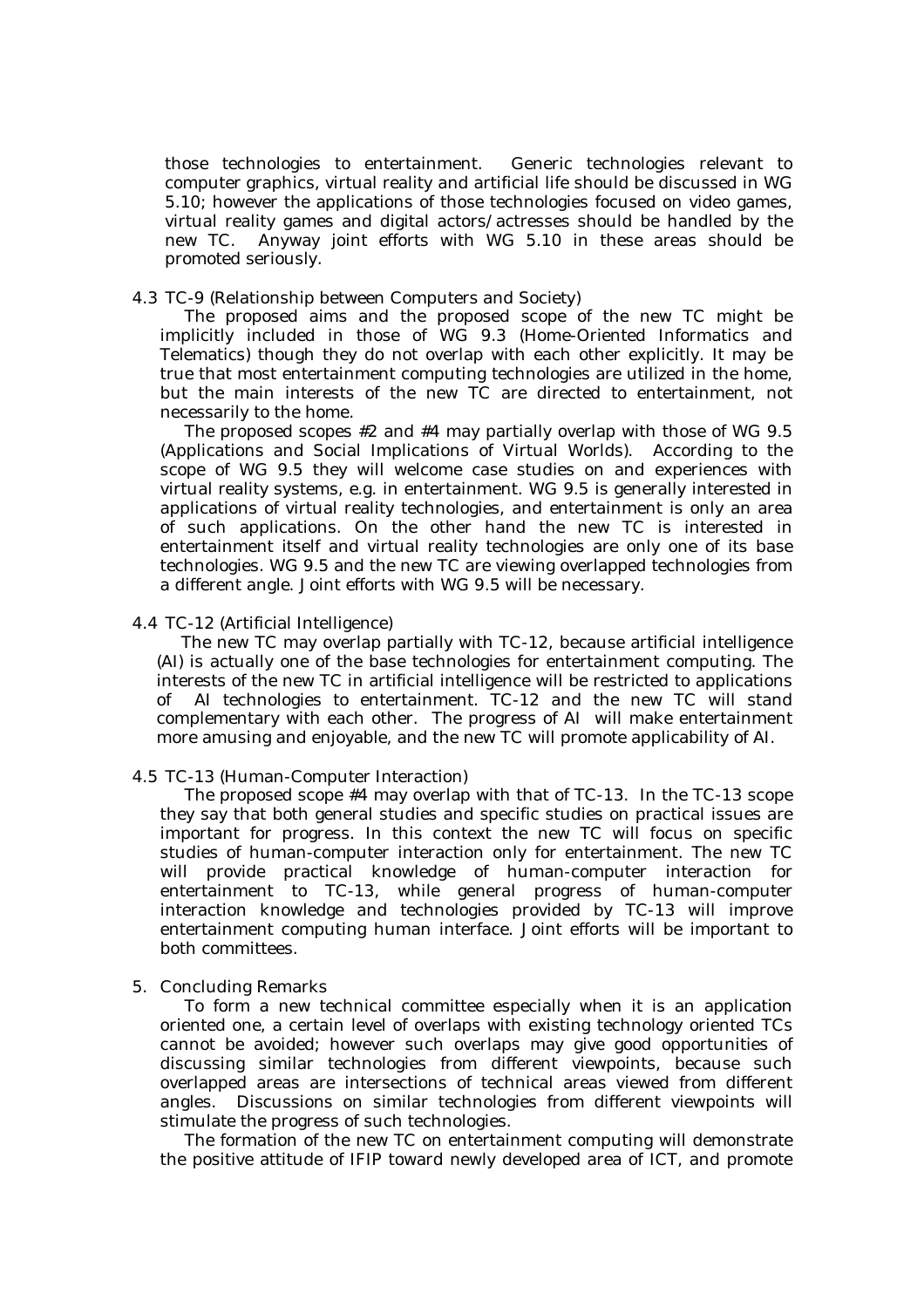to expand the applications of ICT to non-traditional areas.

- 6. Annexes
	- Annex 1: Interim Report on International Workshop on Entertainment Computing (IWEC 2002)
	- Annex 2: IWEC 2002 Call for Paper
	- Annex 3: Minutes of the extended ECTF meeting
	- Annex 4: Discussion Items for extended ECTF meeting
	- Annex 5: Short Biography of Ryohei Nakatsu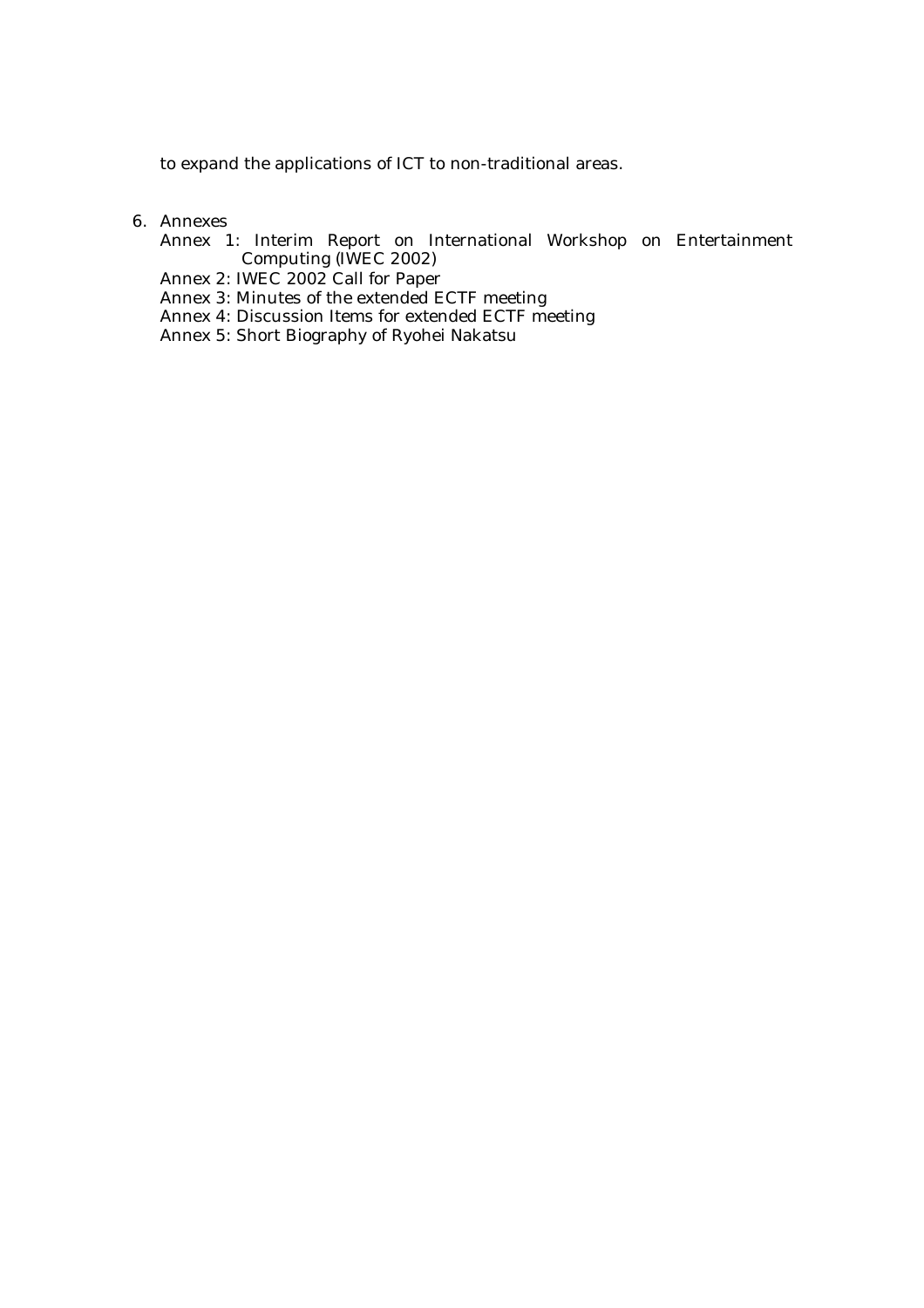Interim Report on International Workshop on Entertainment Computing (IWEC 2002)

## 1. Background

IFIP General Assembly approved of setting up Entertainment Computing Task Force (ECTF) to study the feasibility of a new TC on Entertainment Computing in August, 2000 in Beijing, China., and IFIP Council appointed Tak Kamae to be the chair of ECTF in March, 2001 in Capri, Italy.

 ECTF decided to organize International Workshop on Entertainment Computing (IWEC 2002) in the spring of 2002 in Japan under the sponsorship of IFIP.

2. Outline of IWEC 2002

International Workshop on Entertainment Computing was held on May 14 through May 17, 2002 in Makuhari, Japan in the following ways.

## 2.1IWEC 2002 Date and Place

Date: Tuesday, May 14 to Friday, May 17, 2002 Place: Sharp Conference Hall in Sharp Makuhari Building

## 2.2Program Outline

| Day 1 (Tuesday):   |                                                        |  |
|--------------------|--------------------------------------------------------|--|
| Afternoon          | human-computer Othello match                           |  |
| Evening            | reception                                              |  |
| Day 2 (Wednesday): |                                                        |  |
|                    | Morning and afternoon 3 technical sessions in parallel |  |
|                    | 1 invited speech                                       |  |
|                    | technical demos in the lobby                           |  |
| Evening            | joint meeting of ECTF and IWEC                         |  |
|                    | <b>Steering Committee</b>                              |  |
| Day 3 (Thursday):  |                                                        |  |
|                    | Morning and afternoon 3 technical sessions in parallel |  |
|                    | 1 invited speech                                       |  |
|                    | technical demos in the lobby                           |  |
| Evening            | workshop dinner                                        |  |
|                    | a dinner speech                                        |  |
| Day 4 (Friday):    |                                                        |  |
| Morning            | 3 technical sessions in parallel                       |  |
|                    | 1 invited speech                                       |  |

technical demos in the lobby

2.3Papers, Demos and Participants IWEC 2002 Call for Papers is attached separately.

Papers accepted: Foreign 27 Domestic 35 Demos Foreign 5 Domestic 5 **Participants** Foreign 37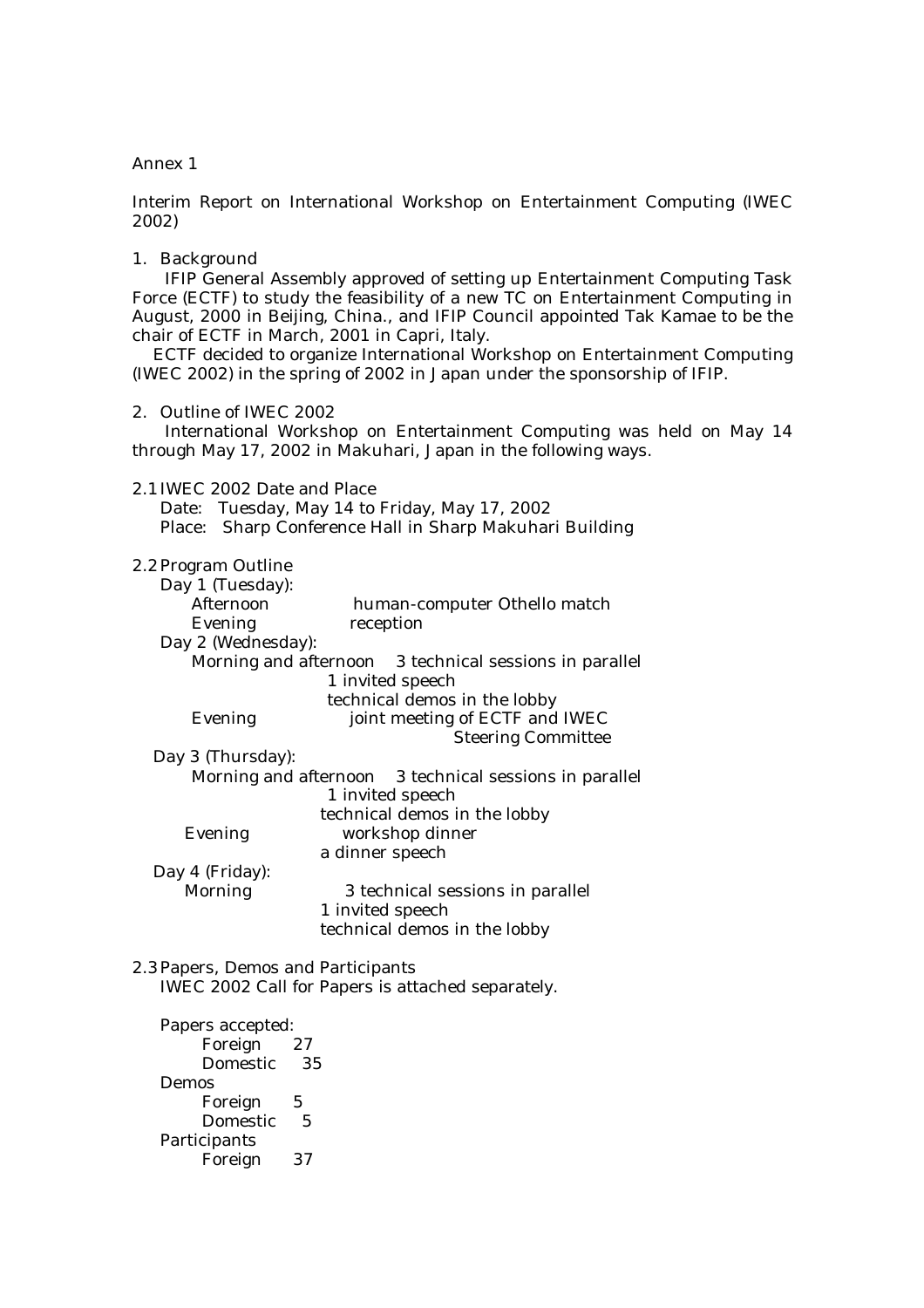| Domestic 82<br><b>Invited Speakers</b><br>Marc Cavazza   | Donald Marinelli (Carnegie-Mellon U.)<br>(U. of Tesside)<br>Masaya Matsuura (NanaOn-Sha)<br>Masahiro Fujita (SONY) --- dinner speech |                                                                         |  |
|----------------------------------------------------------|--------------------------------------------------------------------------------------------------------------------------------------|-------------------------------------------------------------------------|--|
|                                                          | 2.4 IWEC 2002 Steering Committee and Program Committee                                                                               |                                                                         |  |
| <b>IWEC Steering Committee:</b>                          |                                                                                                                                      |                                                                         |  |
|                                                          | General Chair Tak Kamae                                                                                                              | (LIST, Japan)                                                           |  |
|                                                          | Program Chair Ryohei Nakatsu                                                                                                         | (Kwansei Gakuin U.)                                                     |  |
|                                                          | Demo Chair Hiro Iida                                                                                                                 | (Shizuoka U.)                                                           |  |
|                                                          | Finance Takaya Ishida                                                                                                                | (Mitsubishi Electric)                                                   |  |
| Members                                                  | Jaap van den Herik                                                                                                                   | (Maastricht U.)                                                         |  |
|                                                          | Hitoshi Matsubara                                                                                                                    | (Hakadate Future U.)                                                    |  |
|                                                          | Junichi Hoshino                                                                                                                      | (Tsukuba U.)                                                            |  |
|                                                          | Masahiko Tsukamoto                                                                                                                   | (Osaka U.)                                                              |  |
| Secretariat                                              | Osamu Ayukawa                                                                                                                        | (IPSJ)                                                                  |  |
| <b>IWEC Program Committee</b>                            |                                                                                                                                      |                                                                         |  |
| Chair                                                    | Ryohei Nakatsu                                                                                                                       | (Kwansei Gakuin U.)                                                     |  |
|                                                          | <b>Computer and Games sub-committee</b>                                                                                              |                                                                         |  |
| Jaap van den Herik (Maastricht U.)                       |                                                                                                                                      |                                                                         |  |
|                                                          | Junichi Hoshino                                                                                                                      | Home/Archade Games and Interactive Movies sub-committee<br>(Tsukuba U.) |  |
|                                                          |                                                                                                                                      | Entertainment Robots and Physical Systems sub-committee                 |  |
|                                                          | Hitoshi Matsubara                                                                                                                    | (Hakadate Future U.)                                                    |  |
|                                                          | Music Informatics sub-committee                                                                                                      |                                                                         |  |
|                                                          | Masahiko Tsukamoto (Osaka U.)                                                                                                        |                                                                         |  |
| Sociology and Psychology for Entertainment sub-committee |                                                                                                                                      |                                                                         |  |
|                                                          | Ryohei Nakatsu                                                                                                                       | (Kwansei Gakuin U.)                                                     |  |
|                                                          |                                                                                                                                      |                                                                         |  |

3. ECTF and IWEC Steering Committee (extended ECTF) meeting

The meeting minutes are separately attached. It was agreed unanimously that the formation of a new TC on Entertainment Computing should be proposed formally at IFIP Technical Assembly/General Assembly in Montreal. It was pointed out that careful wording of the aims, and careful selection of the scope of this new TC would be important to avoid the overlap with existing TCs and that adjustments would be necessary with existing TCs before the formal proposal would be made in Montreal. The meeting unanimously supported to hold an IWEC-like conference, whichever conference or symposium it will be called, regularly once every year.

4. Finance

Details will be reported in about 1 month from now, because editing works of IWEC 2002 Proceedings are still in progress.

The total income was \6,6267,000; total participation fee was 27x40,000(members)+26x45,000(non-

members)+23x20,000(students)+11x45,000(on-site members)+10x50,000(onsite non-members)+14x25,000(on-site students)+12,000(workshop note only), and grants were 2,000,000 from Japan Society for the Promotion of Science and 200,000 from Chiba Convention Bureau. The total expenses as of June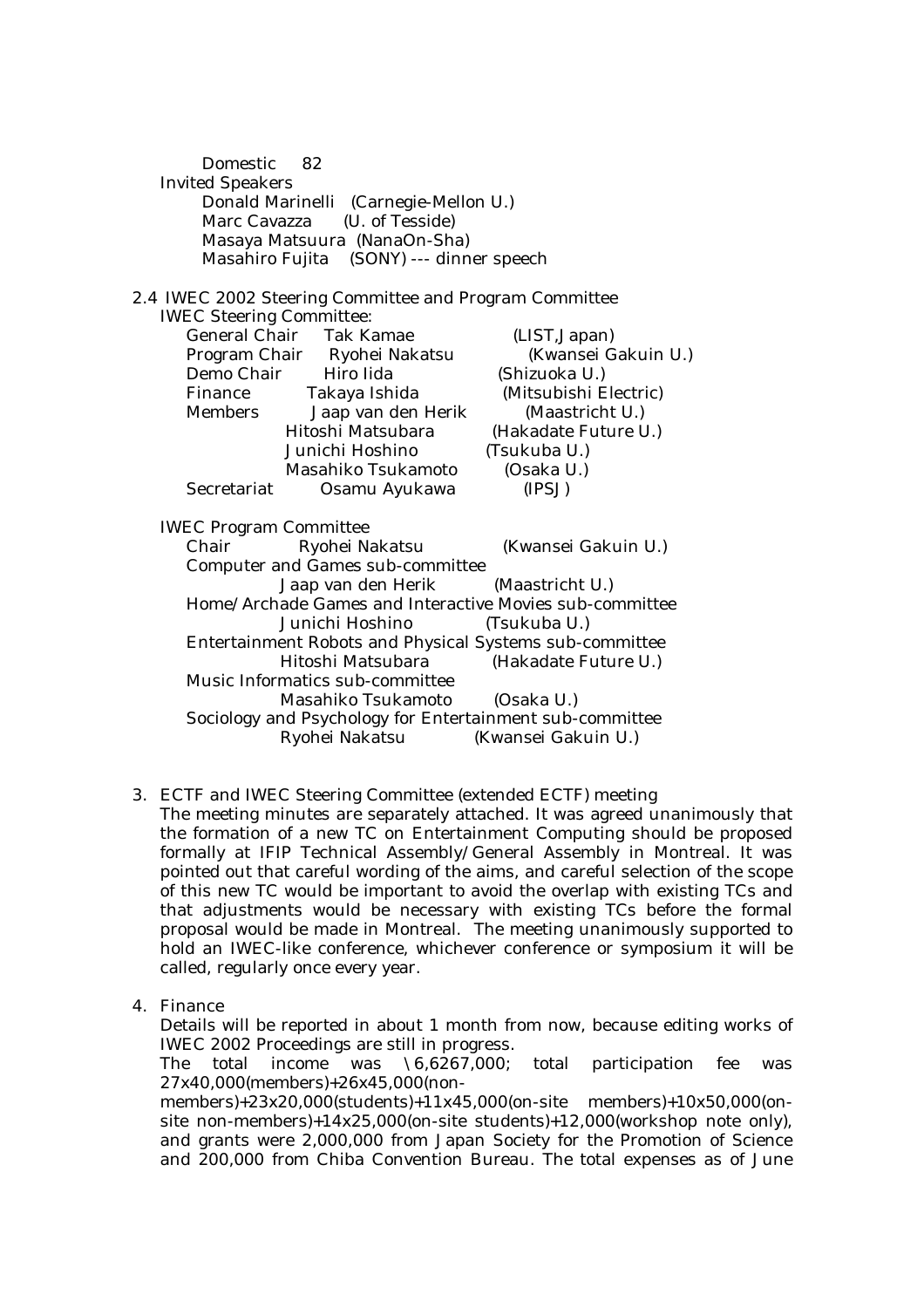28, 2002 were \4,152,809; expenses for pre-workshop operation were 182,768, expenses for invited speakers were 1,430,000, for printing workshop notes and program 579,600, for demo programs 56,490, for reception, coffee and dinner 923,728, and for miscs 980,223.

# 5. Conclusion

IWEC was very successful, because the number of participants exceeded 100, out of which 37 came from abroad, and because there were many excellent papers presented. Discussions were very enthusiastic and also stimulating in almost all technical sessions. 3 invited speeches and a dinner speech were impressive and persuasive. Participants were very much impressed with them. Now the work to edit IWEC Proceedings is in progress.

# 6. Acknowledgement

Special thanks are directed to Sharp Corporation for offering free use of Sharp Conference Hall and its front lobby for 4 days and NEC Corporation for offering free use of its Othello program called Logistello. The great success of IWEC 2002 depended much on these 2 companies.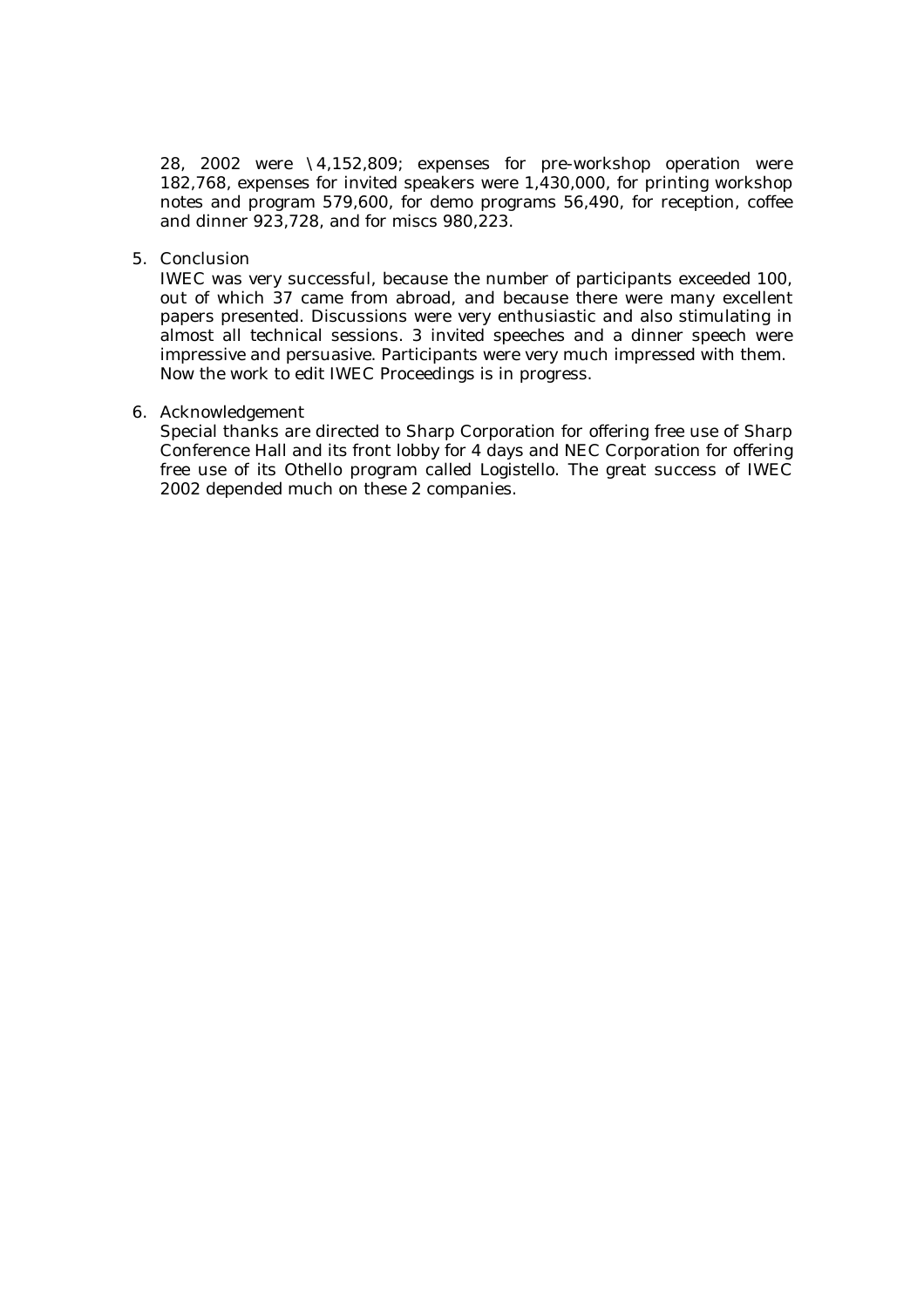**General Chair** Tak Kamae (LIST) Annex 2

**Technical Program Chair** Ryohei Nakatsu (ATR)

**Technical Program Subcommittee Chair**

**Computers & Games** Jaap van den Herik (University of Maastricht) *herik@cs.unimaas.nl*

**Home/Arcade Games and Interactive Movies** Kazuhiko Nishi (ASCII Corp.) Junichi Hoshino (Univ. of Tsukuba/JST)  *jhoshino@esys.tsukuba.ac.jp*

**Entertainment Robots & Physical Systems** Hitoshi Matsubara (Future Univ. of Hakodate) *matsubar@fun.ac.jp*

**Music Informatics**

Masahiko Tsukamoto (Osaka Univ.) *tuka@ise.eng.osaka-u.ac.jp*

**Sociology and Psychology of Entertainment** Ryohei Nakatsu (ATR) *nakatsu@atr.co.jp*

**Demo and Contest Co-chairs** Hitoshi Matsubara (Future Univ. of Hakodate) *matsubar@fun.ac.jp* Hiro Iida (Shizuoka University) *iida@cs.inf.shizuoka.ac.jp*

**Steering Committee** Donald Marinelli (CMU, Ent.Tech.Center)

Demetri Terzopoulos (NYU)

Marc Cavazza (University of Teesside)

Bruce Blumberg (MIT Media laboratory)

Matthias Rauterberg (Tech. Univ. of Eindhoven)

**Finance Chair** Takaya Ishida (Mitsubishi Electric)

**Local Arrangement**

tbd (Sharp Corp.)

**Secretariat** Osamu Ayukawa (IPSJ)

Specific questions regarding the technical program should be directed to the program chair: Ryohei Nakatsu Advanced Telecommunications Research Institute International (ATR) 2-2-2, Hikaridai, Seika-cho, Soraku-gun Kyoto, 619-0288 Japan tel:+81 774-95-1490

*nakatsu@atr.co.jp*

# **ILLIEC 2002 CALL FOR PAPERS**

# **First International Workshop on Entertainment Computing(IWEC)**

**May 14 ~ 17, 2002 SHARP Conference Hall, Makuhari, JAPAN**

Sponsored by **IFIP**, Organized by **IPSJ** http://www.graphic.esys.tsukuba.ac.jp/iwec2002/

Entertainment has been taking very important parts in our life by refreshing us and activating our creativity. Recently by the advancement of computers and networks new types of entertainment have been emerging such as video games, entertainment robots, and network games. As these new games have a strong power to change our lives, it is good time for people who work in this area to discuss various aspects of entertainment and to promote entertainment related researches. IWEC will bring together researchers, developers, and practitioners working in the area of entertainment computing. It will cover wide range of entertainment computing such as theoretical issues, hardware/software issues, systems, human interfaces, and applications.

# **Workshop Topics**

**1. Computers & Games**:computer game algorithms; modeling of players; web technologies for networked games; human interface technologies for game applications

**2. Home/Arcade Games and Interactive Movies**:interactive storytelling; simulating characters, people, and environment; motion capture; real-time graphics and clusters; gestures and multi-modal interaction; 3D sensing; large display and haptics; image-based modeling

- **3. Entertainment Robots & Physical Systems**: entertainment robot systems; toy robots, pet robots; entertainment robots for man-machine interfacing; physical games and mental games
- **4. Music Informatics**:MIDI and its extensions; acoustic computation; computer music for home entertainment; new music instruments; sound and voice for entertainment
- **5. Sociology and Psychology of Entertainment**: modeling and representation of emotion; mind model for entertainment; psychological aspect of immersion; future of entertainment; social significance of entertainment

# **Submissions**

**Papers**: Submission of papers addressing any of the conference topics is solicited. Intending authors should submit an extended abstract of  $2 - 4$  pages by the deadline date for submission: **December 15, 2001**. Full papers are also welcome. Authors are requested to submit papers in PDF format via e-mail to one of the technical subcommittee chairs depending on the topic of the paper and send a copy to the following address to make the paper submission secure: iwec-paper@ipsj.or.jp

**Demos & Contests**:Proposals of demonstrations and contests are solicited. Entries should consist of live demonstrations of computer games, interactive entertainment systems, and robots. Also proposals of contest of new games and robots are welcomed. Submit a proposal for review by the deadline date for submission: January 15, 2002.

**Exhibitions**:Exhibits are invited from interested commercial organizations. Exhibits of computer games, arcade games, interactive systems, robots and toys are welcomed. Details of the exhibitions will be announced later.

# **Important Date**

Extended Abstract submission due: December 15, 2001 Demo and contest proposal due: January 15, 2002 Notification of Acceptance: January 31, 2002 Camera-ready papers due: March 15, 2002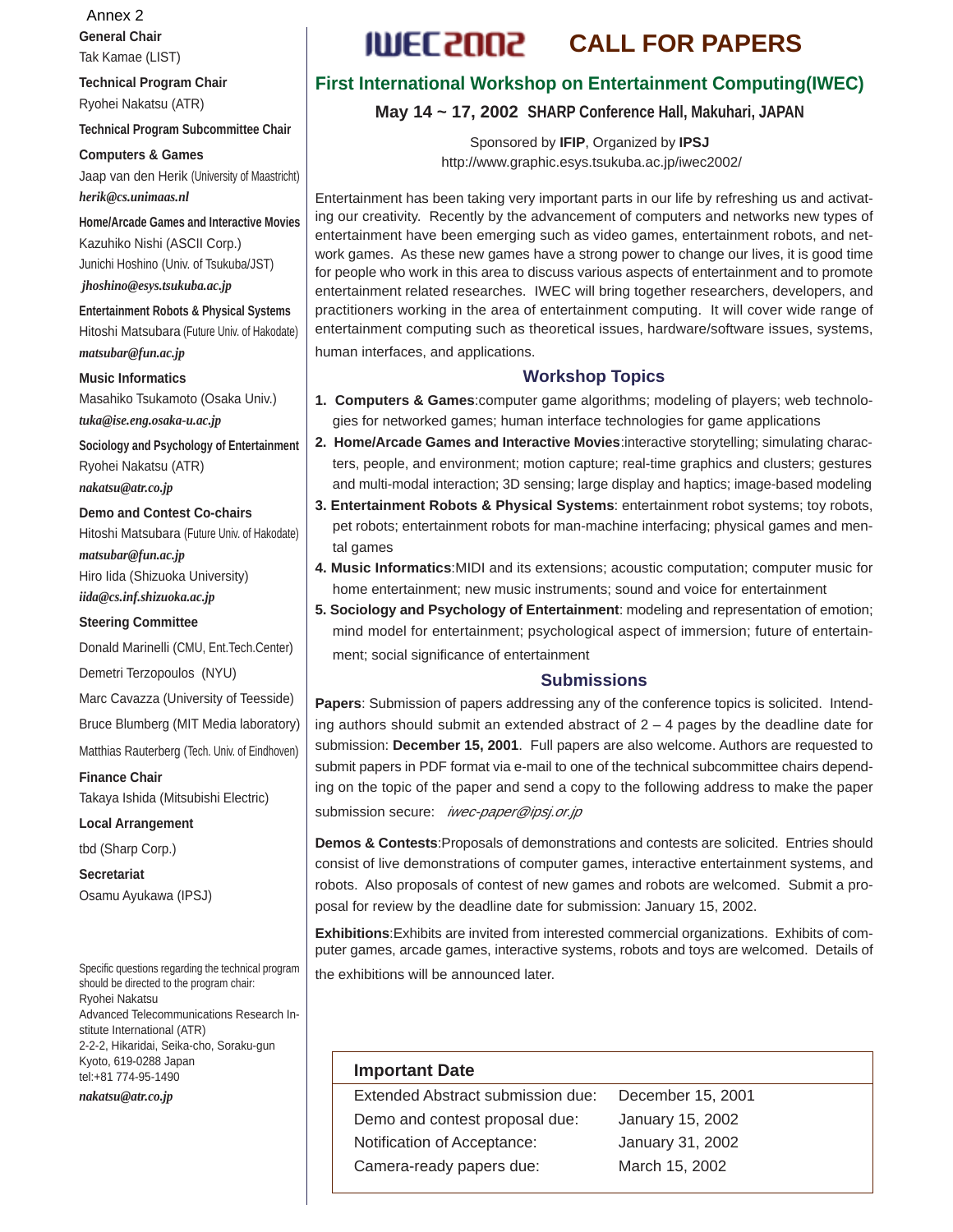## MINUTES OF THE EXTENDED ECTF MEETING

TIME: 19:00-20:45, Wednesday, May 15, 2002 PLACE: 21st Floor of Sharp Makuhari Building ATTENDANCE ( in no particular order) : Tak Kamae (Chair, LIST, Japan) Marc Cavaza (University of Teesside) Matthias Rauterberg (Eindhoven University of Technology) Ryohei Nakatsu (Kwansei Gakuin University) Scott Fisher (Keio University) Hiroyuki Iida (University of Shizuoka) Jaap van den Herik (University of Maastricht) Gonzalo Frasca (Cartoon Network) Junuchi Hoshino (University of Tsukuba) Masahiko Tsukamoto (Osaka University) Hirokazu Kato (Hiroshima City University) Adrian Davit Cheok (National University of Singapore) Bruce H. Thomas (University of South Australia) Michael Buro (NEC Research Institute) Takaya Ishida (Mitsubishi Electric Corporation) David Ventura (Carnegie Mellon University) Donald Marinelli (Carnegie Mellon University) Sidney Fels (University of British Columbia) Michael Cohen (University of Aizu) Osamu Ayukawa (IWEC Secretary, IPSJ) Takayuki Yanagawa (IPSJ)

#### AGENDA AND RESOLUTIONS:

Tak Kamae, Chair of Entertainment Computing Task Force, welcomed the attendees and opened the meeting. Using "Discussion Items for extended ECTF meeting (attached as Annex 4), he sorted out discussion items and the meeting agreed to the agenda as follows:

- 1. Definition of Technical Areas
- 2. Proposal to IFIP
- 3. Future Plan of IWEC
- 4. Others (if any)

1. Technical Areas

Chair requested the meeting to propose technical areas to be added to the five areas of the current Workshop. The following technical areas were listed up :

Board and card gaming

Video gaming

Network-based entertainment

Mobile entertainment

Location based entertainment

Mixed reality entertainment

Music informatics for entertainment

3D audio for entertainment

Haptic and non-traditional human interface technologies for entertainment

Entertainment human interface

Entertainment robot technologies

Theoreticall aspects of entertainment

Design of entertainment systems

Legal aspects of entertainment systems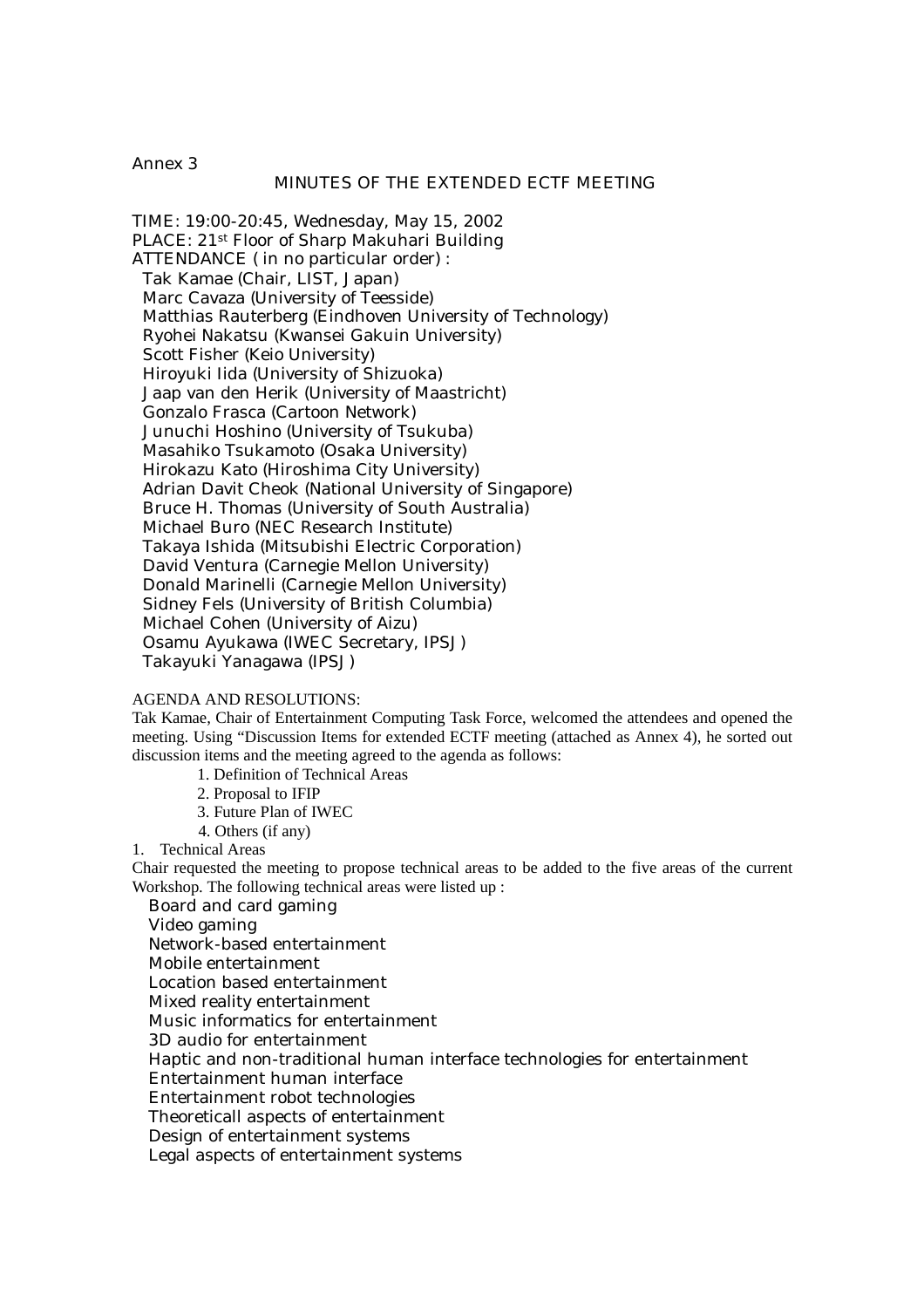# Affective computing

The following comments were also made:

- 1) In order to avoid overlaps with existing activities elsewhere the target areas should not be too much expanded.
- 2) It is desirable to create novel areas.
- 3) The conference in Finland in June is focused on human, cultural and art aspects of computing and, thus, may have topics of our interest.
- 4) Topics relating to software applications should be enhanced.
- 5) IWEC may be substantially duplicated with Eurographics
- 6) The distinguished feature of IWEC is that the scope is horizontally segmented instead of vertically as is commonly adopted by other events.

## 2. Proposal on a New TC at IFIP Technical Assembly and General Assembly

At first Chair sought opinion of the meeting if entertainment computing was mature enough to attract interest of large number of scientists and engineers. An opinion was mentioned that Europe where IFIP had a rather strong hold had not much activity in computer games and thus might be reluctant to go into this area. It was pointed out that there were very few academic people specialized in this area even in Japan and that the good relationship between industries and academicisms had not been set up yet.

Even in academic communities, researchers are still hesitating to say that their special area is entertainment computing. Instead they tend to say, for example, that their special area is artificial intelligence, and that they are interested in entertainment computing as an application of the artificial intelligence.

On the other hand it was pointed out that once entertainment computing research community was established, a number of researchers would join the community and say that their research area was entertainment computing and that US and Asia were active enough to found an organizational activity(TC) in IFIP This opinion obtained the general agreement of the meeting.

Secondly Chair asked the meeting whether or not this August was an appropriate timing to make a proposal to set up a new TC(TC14) within IFIP. The meeting was affirmative to do so since this was what the Beijing GA decided and also it would be come too late if it was delayed for one more year. Considering the possible overlap with other existing TCs and WGs such as WG9.3 and TC13, it was suggested to make a adjustment with them such as a discussion to reorganize the current TC/WG structure.

Next Chair requested a proposal of a name of the new TC. After a discussion it was decided to select the present name, Entertainment Computing.

Then WG structure of the new TC was discussed. Some options included to start activity with one WG and to set up five WGs corresponding to the five areas of the IWEC of this year. Finally it was decided to form the two WGs:

WG14.1 Entertainment Theory

WG14.2 Entertainment Technologies

The discussion moved on to select a candidate of TC Chair. Majority of the meeting agreed to nominate Ryohei Nakatsu, Program Chair of IWEC, as the TC Chair and he accepted this nomination. (Tak Kamae, General Chair of IWEC, declined the nomination because of his commitment to other position and probable lack of support by his company.)

# 3. Future IWEC

Secretary reported that there were over 100 registrants about one third of which were from outside Japan. This was recognized as a proof to show the international popularly of the subject and it was agreed to organize this series of workshop in the future according to the following rule:

Frequency: Annually

Time: To be decided by host organization

Place: Rotation in the order of Asia/pacific, North America and Europe

The plan for the next IWEC was discussed. There was an eager invitation from Singapore. It was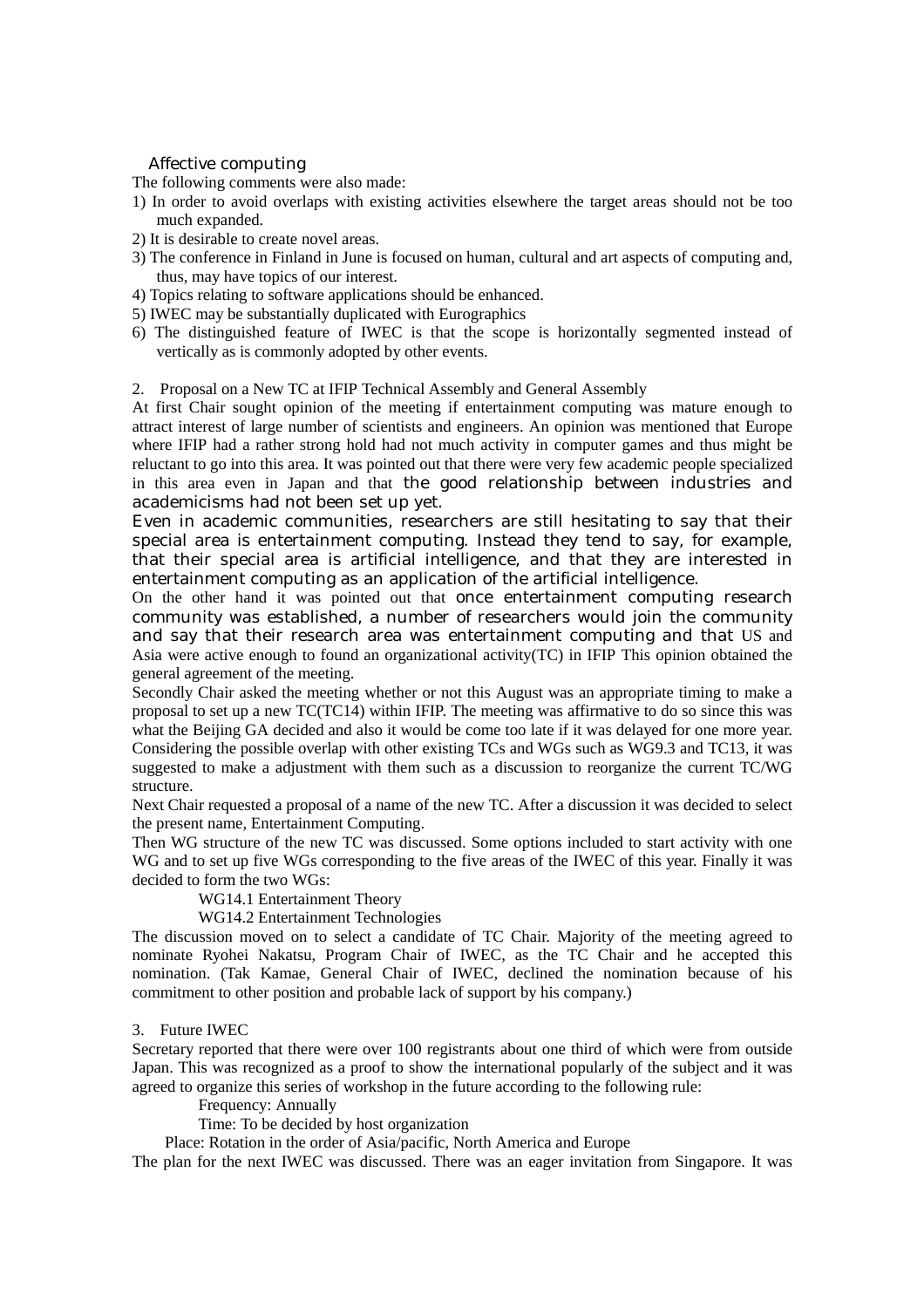pointed out that the participation from North America was important. Finally the next decision was made for IWEC2003:

General Chair: Ryohei Nakatsu with the support of Hiroyuki Iida, Masahiko Tsukamoto, Junichi Hoshino and Jaap van den Herik

Place: US (Pittsburg, PA) as the first candidate and Singapore as the second

The possibility for the US to host the next IWEC was decided to be asked to CMU during this IWEC period.

## 4. Others

4.1 Publication of Book

The effort to publish a book of this IWEC until today was reported. The meeting was asked whether or not to continue this effort on top of the existing Workshop Proceedings. It was confirmed to publish the book as far as a priority was given to maintain the quality of papers high.

Ryohei Nakatsu and Hiroyuki Iida were elected as editor and Jaan Van Den Herik as associate editor. The review of the publication schedule was entrusted to Nakatsu and Iida.

## 4.2 Workshop at WCC2002

It was confirmed to organize a panel session at WCC2002 in Montreal in August. Nakatsu was elected as organizer who was requested to decide panel members during this IWEC period.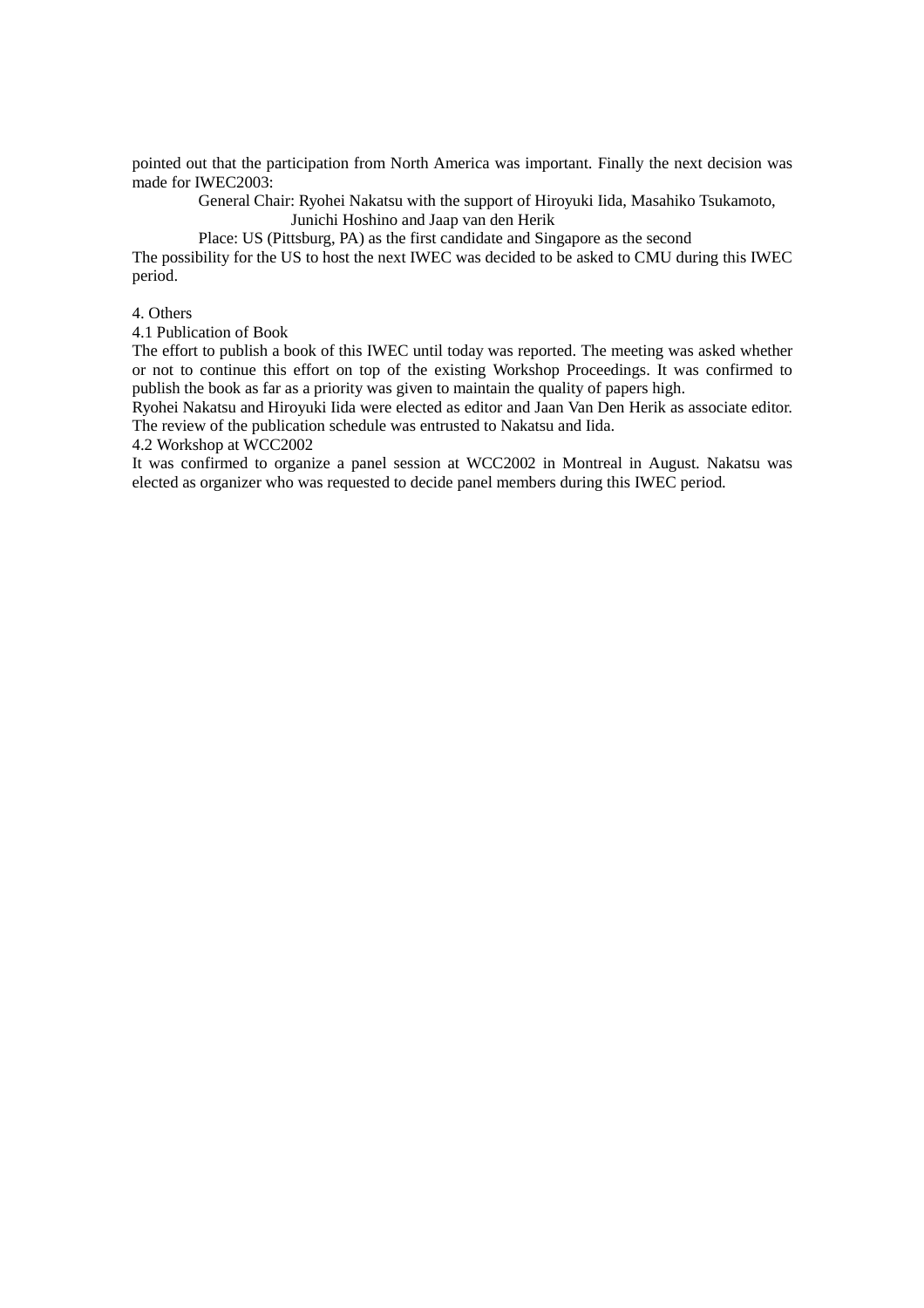Discussion Items for extended ECTF meeting

# 1. Current status

--- In August 2000 in Beijing IFIP (President: Plamen Nedkov) General Assembly (IFIP GA) approved of IPSJ (Information Processing Society of Japan) organizing Entertainment Computing Task Force (ECTF) under the auspices of IFIP CCI (Committee for Cooperation with Industries: chair J.A.N. Lee).

---In March,2001 in Capri, Italy IFIP Council approved Tak Kamae as the ECTF chair.

---Tak Kamae talked with Hitoshi Matsubara and Hiro Iida on the feasibility of IWEC, both of whom are major members of IPSJ Game Informatics Special Interest Group (chair: Hitoshi Matsubara). They promised with Tak Kamae to work together for IWEC. Tak Kamae asked Ryohei Nakatsu to be the IWEC program chair.

---IPSJ approved the proposal of Tak Kamae to plan IWEC in May, 2002 under Current Steering Committee.

---IWEC Steering Committee decided the date, location and technical areas of IWEC. The Committee was very much concerned about the finance of the Workshop, and Sharp Corporation was kind enough to offer the free use of its conference hall.

---As an attraction the Committee planned on the human-computer Othello match, and NEC generously offered its computer software of Othello game for IWEC attraction program.

---IWEC Steering Committee sponsored a panel discussion on entertainment computing at the site of INTERACT 2001 held in June, 2001 in Tokyo, which is a regularly held symposium sponsored by IFIP TC 13 (Human-Computer Interaction).

---IFIP GA will be held in Montreal in early September, 2002 and ECTF is requested to make some kind of proposal on the future of ECTF. Tak Kamae believes the proposal should be positive ( the formation of a new TC on entertainment computing) or negative (the negative termination of ECTF activities).

2. Discussions of Entertainment Computing

2.1Technical areas

As examples the followings can be listed up:

-- legacy games using computers and artificial intelligence as their background technologies

-- video games and computer graphics as their background technologies

-- video game hardware technologies

-- entertainment robot technologies

-- human interface technologies for entertainment

--novel entertainment using computer technologies

-- music informatics for entertainment

-- sociology, psychology and physiology for entertainment

2.2 Feasibility of entertainment computing

Does entertainment computing draw attention of enough number of academic researchers and industry engineers?

3. Feasibility of IFIP Technical Committee on Entertainment Computing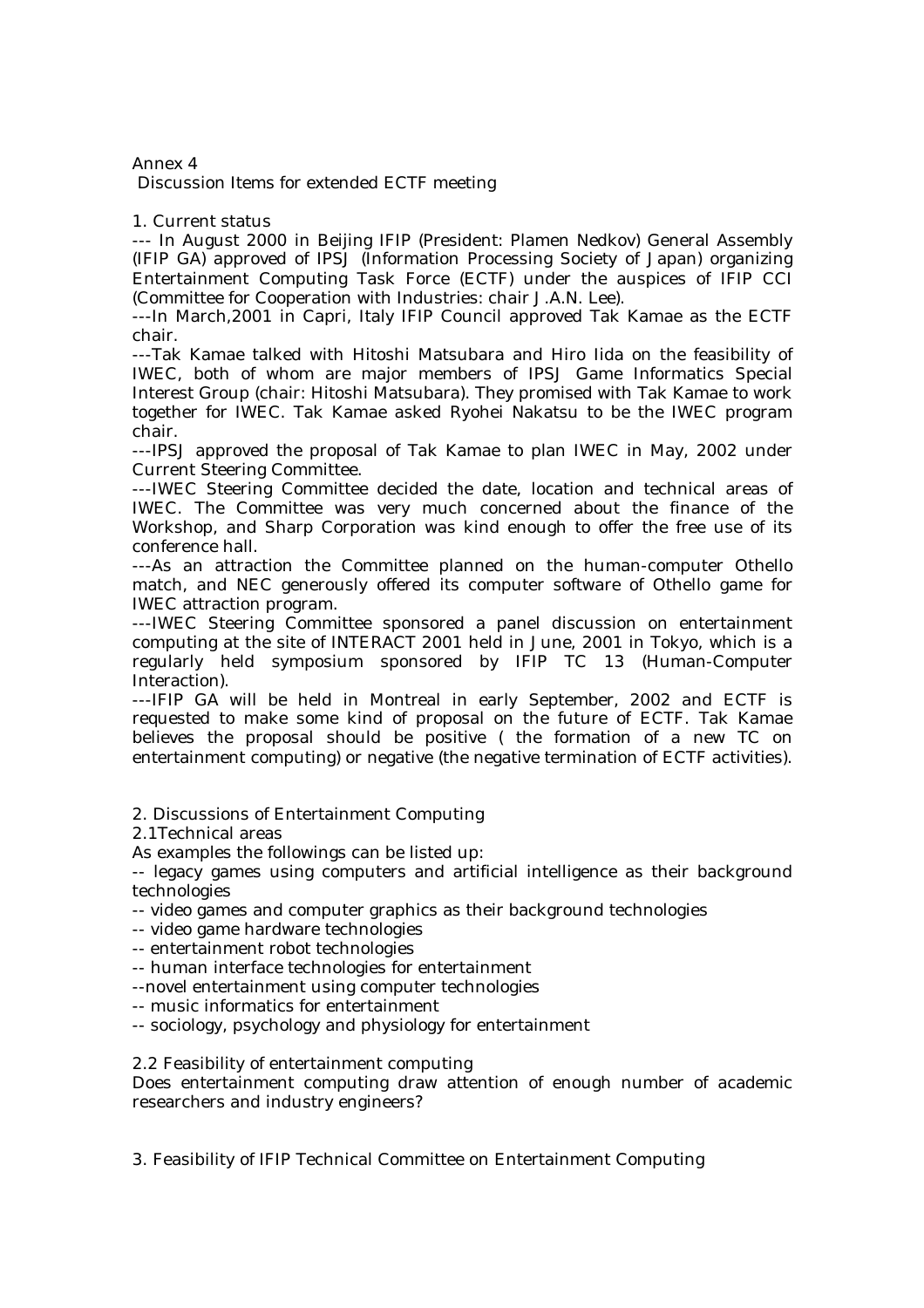3.1 Proposal on the formation of a new TC in early September, 2002

- -- timing good vs premature
- -- possible activities active enough to attract researchers and engineers globally vs activities only in limited locations and/or in limited technical areas

# vs difficult to be active

- -- academism: Is entertainment computing research actively done in academic communities?
- -- industries: Are entertainment computing industries grown up enough to support and take advatage of TC activities.
- -- active areas: Are technical areas discussed in item 2.1 wide enough and/or deep enough?

3.2 TC on Entertainment Computing

-- naming

 Is the name "entertainment computing" appropriate? If no what should be the name?

## -- activity areas

Do activity areas discussed at item 2.1 overlap badly with existing TC activities? If yes what should be technical areas of the new TC?

-- WGs

What kinds of WGs are necessary from the very beginning?

-- Symposium/Workshop

What kind of Symposium or Workshop will we organize as the first step? Should it be the symposium/workshop sponsored by TC? Or should each WGs organize their own workshop?

-- Candidates for TC and WG executives

4. Future of IWEC

4.1 TC vs IWEC

Should IWEC be continued irrelevant to a new TC? Or should IWEC be planned at least for the next year because, after the decision of a new TC, it will be difficult to organize IWEC in late spring or early summer next year? Or should we leave such decisions to new executives of the new TCs irrelevant to whether the new TC will be arrpoved or not?

# 4.2 2nd IWEC

If we should continue IWEC irrelevant to the new TC, who will organize 2nd IWEC and when? If so who will take the coordination with the new TC if it is approved?

5. Other discussions